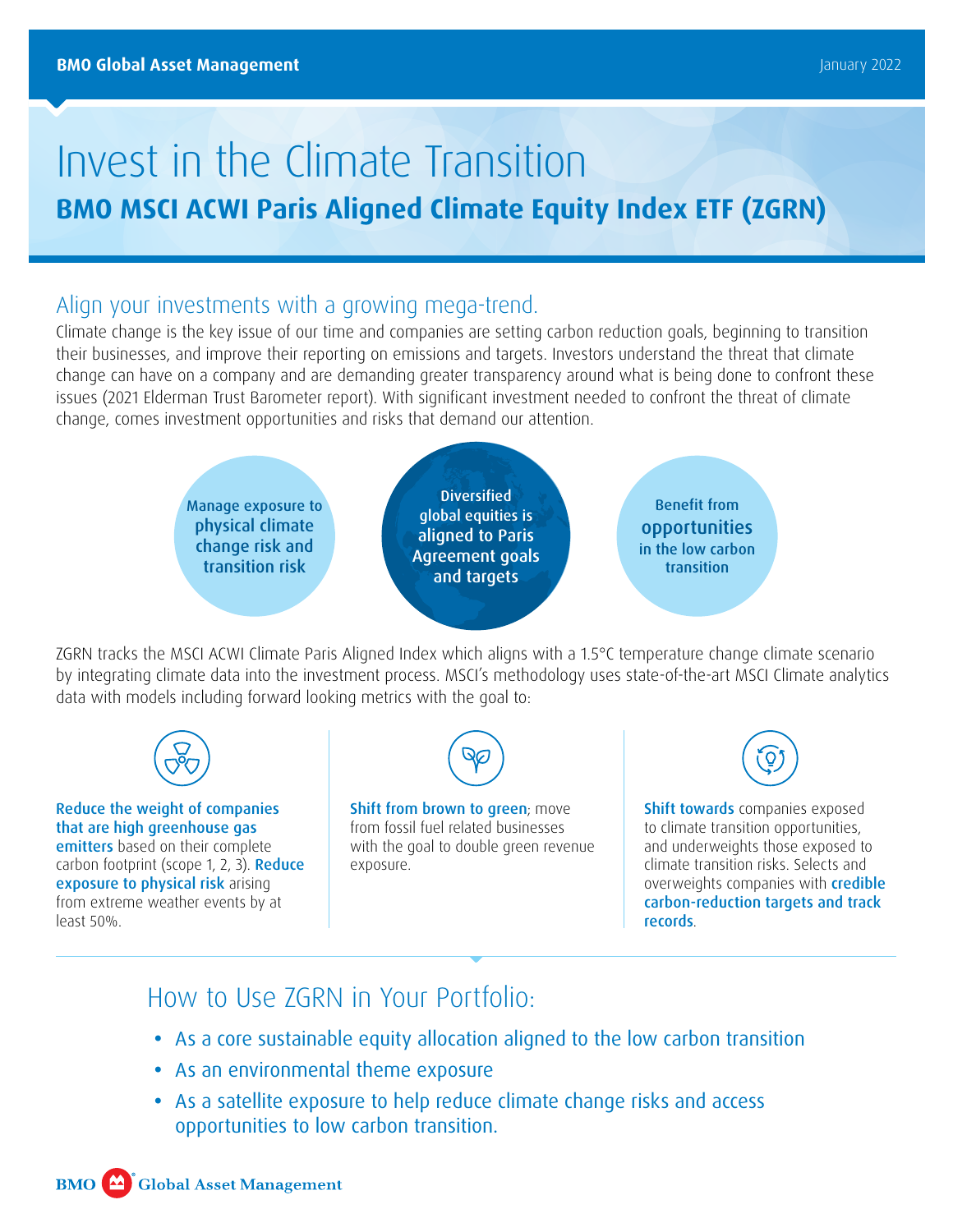

### What does it mean to be Paris Aligned?

The European Union climate benchmarks include both Climate Transition benchmarks (CTB) and Paris Aligned Benchmarks (PAB) and were designed to align investors' portfolios with the Paris Agreement – a framework to limit global warming to below 2°C set the stage for climate-positive investing.

Both benchmarks require specific levels of "self-decarbonization" of the index year-on-year as well as ambitious carbon intensity reductions versus the parent index. PAB indices also require specific activity exclusions.

Together, the benchmarks offer a clear and transparent structure to enable widespread climate investing and help to fast-track the transition toward a low carbon economy.

### Keeping Global Temperature Rise Below 2° - The Magic Number

|                                                                        | $1.5^{\circ}$ C                                                                    | $2^{\circ}$ C                                                                   | Impact of 2°C<br>compared to 1.5°C |
|------------------------------------------------------------------------|------------------------------------------------------------------------------------|---------------------------------------------------------------------------------|------------------------------------|
| Loss of plant species                                                  | $8\%$<br>of plants will lose 1/2<br>their habitable area                           | $16\%$<br>of plants will lose 1/2<br>their habitable area                       | $\chi$<br><b>WOrse</b>             |
| Loss of insect species                                                 | $6\%$<br>of insects will lose 1/2<br>their habitable area                          | 18%<br>of insects will lose 1/2<br>their habitable area                         | 3x<br><b>WOrse</b>                 |
| <b>Further decline</b><br>in coral reefs                               | $70\%$ to<br>$90\%$                                                                |                                                                                 | up to<br><b>WOrse</b>              |
| <b>Extreme heat</b>                                                    | $14\%$<br>of the global population<br>exposed to severe heat<br>every 1 in 5 years | 37%<br>of the global population<br>exposed to severe heat<br>every 1 in 5 years | 2.6x<br><b>WOrse</b>               |
| Sea-ice-free summers<br>in the arctic<br>Source: climatecouncil.org.au | at least once every<br>100 years                                                   | at least once every<br>vears                                                    | <b>WOrse</b>                       |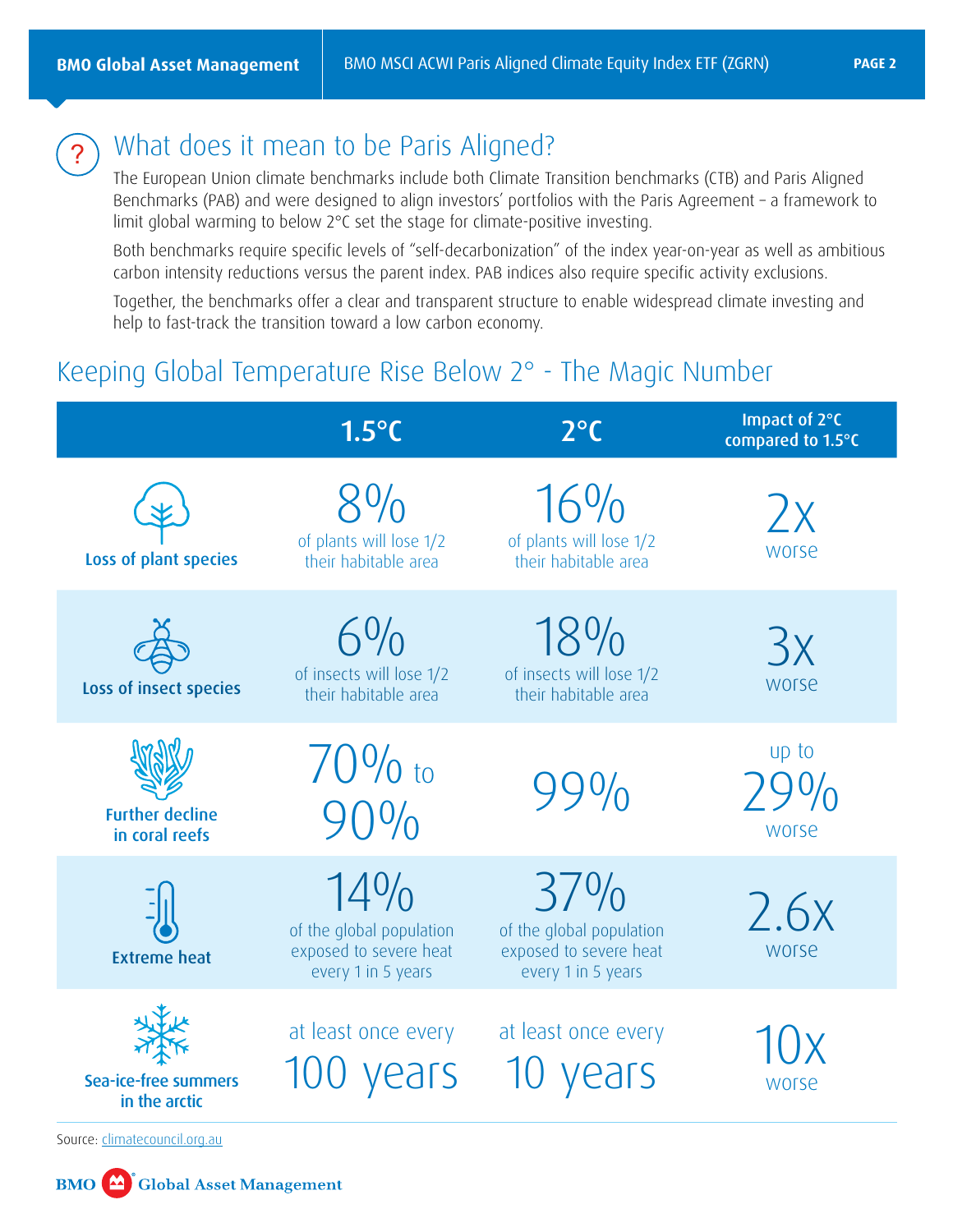## [MSCI Climate Paris Aligned Indexes Methodology](https://www.msci.com/eqb/methodology/meth_docs/MSCI_Climate_Paris_Aligned_Indexes.pdf#:~:text=The%20MSCI%20Climate%20Paris%20Aligned%20Indexes%20are%20designed,Indexes%20following%20an%20optimization-based%20approach%20and%20aim%20to%3A)

The methodology removes companies involved in controversial businesses:

- **X** Controversial Weapons
- **X** Very Severe ESG Controversies
- $\times$  Tobacco

?

- **X** Environmental Harm
- **X** Thermal Coal Mining
- $\times$  Oil and Gas

**X** Power Generation (Thermal Coal, Liquid Fuel, Natural Gas)

#### **Reduce Transition and physical risk**

The optimizer targets a reduction of at least 50% in greenhouse gas (GHG) intensity (Scopes 1, 2 and 3) and potential emissions. The index is designed to reduce its GHG intensity by 10% every year; achieved through re-weighting and selection of companies during rebalancing. As required by the EU PAB standards, the weight of high-climate impact sector is set to equal its weight in the underlying index to avoid reducing carbon intensity purely through divestment. The indexes aim to achieve alignment with a 1.5°C temperature rise threshold via a decarbonization rate of 10% each year based on the forwardlooking MSCI Climate Value-at-Risk (Climate VaR). The optimizer aims to reduce exposure to climate-related physical risk (extreme wealther) by at least 50%, based on Climate VaR.



#### **What is Scope 1, 2, and 3?**

Scope 1 – All Direct Emissions from the activities of an organization or under their control. Including fuel combustion on site such as gas boilers, fleet vehicles and air-conditioning leaks.

Scope 2 - Indirect Emissions from electricity purchased and used by the organization. Emissions are created during the production of the energy and eventually used by the organization.

Scope 3 - All Other Indirect Emissions from activities of the organization, occuring from sources that they do not own or control. These are usually the greatest share of the carbon footprint, covering emissions associated with business travel, procurement, waste and water



#### **Increase exposure to climate transition opportunities**

The optimization parameters target an increased weight for companies based on their Low Carbon Transition Score, emission reduction targets and green revenues. The MSCI Climate Paris Aligned indexes benefit from the use of proprietary climate metrics, including MSCI ESG Research's Climate VaR and Low Carbon Transition Score.

Prioritize investments based on a company's commitments and actions to transition and support a net zero strategy.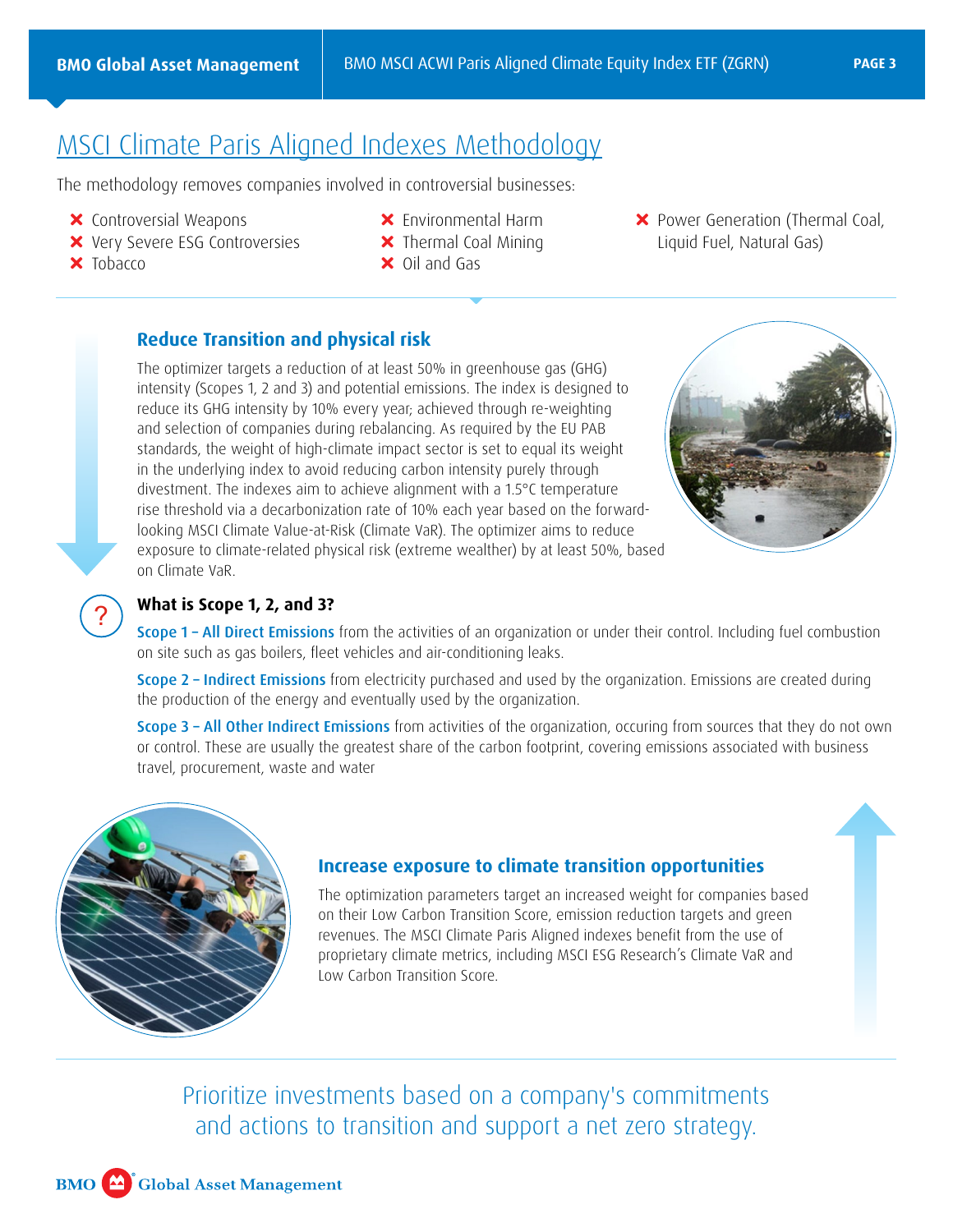#### **Portfolio Construction**

| <b>Active Weight:</b>                                            | $+/- 2\%$ of parent                                                |
|------------------------------------------------------------------|--------------------------------------------------------------------|
| <b>Security Max (as a multiple of its weight in parent):</b> 20x |                                                                    |
| <b>Active Sector Weights:</b>                                    | $+/-$ 5% of parent (exception Energy GICs sector is unconstrained) |
| <b>Active Country Weights:</b>                                   | $+/-$ 5% of parent                                                 |
| Rebalanced:                                                      | Semi-Annual (May and November)                                     |

For more information, see [MSCI Climate Paris Aligned Indexes Methodology](https://www.msci.com/eqb/methodology/meth_docs/MSCI_Climate_Paris_Aligned_Indexes.pdf#:~:text=The%20MSCI%20Climate%20Paris%20Aligned%20Indexes%20are%20designed,Indexes%20following%20an%20optimization-based%20approach%20and%20aim%20to%3A)

### ESG & Climate Metrics

|                                               | <b>MSCI ACWI Climate</b><br><b>Paris Aligned Index</b> | <b>MSCI ACWI Index</b> |
|-----------------------------------------------|--------------------------------------------------------|------------------------|
| <b>Tracking Error</b>                         | $0.99\%$                                               | $0\%$                  |
| <b>ESG Score</b>                              | 6.5                                                    | 6.2                    |
| <b>Environmental Pillar Score</b>             | 6.5                                                    | 6                      |
| Physical Risk Climate VaR %                   | $-3.50\%$                                              | $-5.60\%$              |
| Enterprise Carbon Intensity (t CO2e/\$M EVIC) | 103                                                    | 319                    |
| Wtd Avg Carbon Intensity (t CO2e/\$M Sales)   | 414                                                    | 818                    |

Source: MSCI Dec 15 2021, using data as of Nov 30 2021. For more information on MSCI's Climate Data Metrics, see Climate Data and Metrics on the [MSCI Website.](https://www.msci.com/our-solutions/esg-investing/climate-solutions/climate-data-metrics) For more information on how MSCI's ESG Score is calculated, see the [MSCI ESG Rating Methodology](https://www.msci.com/documents/1296102/21901542/MSCI+ESG+Ratings+Methodology+-+Exec+Summary+Nov+2020.pdf)  [Executive Summary.](https://www.msci.com/documents/1296102/21901542/MSCI+ESG+Ratings+Methodology+-+Exec+Summary+Nov+2020.pdf)

Physical Risk Climate VaR %: Based on various input, including issuers' information on the company's facilities (type of assets, size, location, etc.) collected by MSCI ESG Research, exposure maps for each physical hazard level (i.e., extreme heat, coastal flooding, extreme precipitation, etc.) coming from climate models (such as Re-Analysis and Climada) and then modelled cost functions developed by MSCI ESG Research and the Climate Risk Center assessing things like days of disruption or asset damages.

#### Enterprise Carbon Intensity (t CO2e / \$m EVIC); Reported Emissions %; Estimated Emissions %; Wtd Avg Carbon Intensity

(t CO2e / \$m Sales): Emissions data as disclosed by companies. In instances of non-disclosure, emissions are estimated by MSCI ESG Research proprietary model (full methodology is available to MSCI ESG Research clients).

**BMO** Global Asset Management